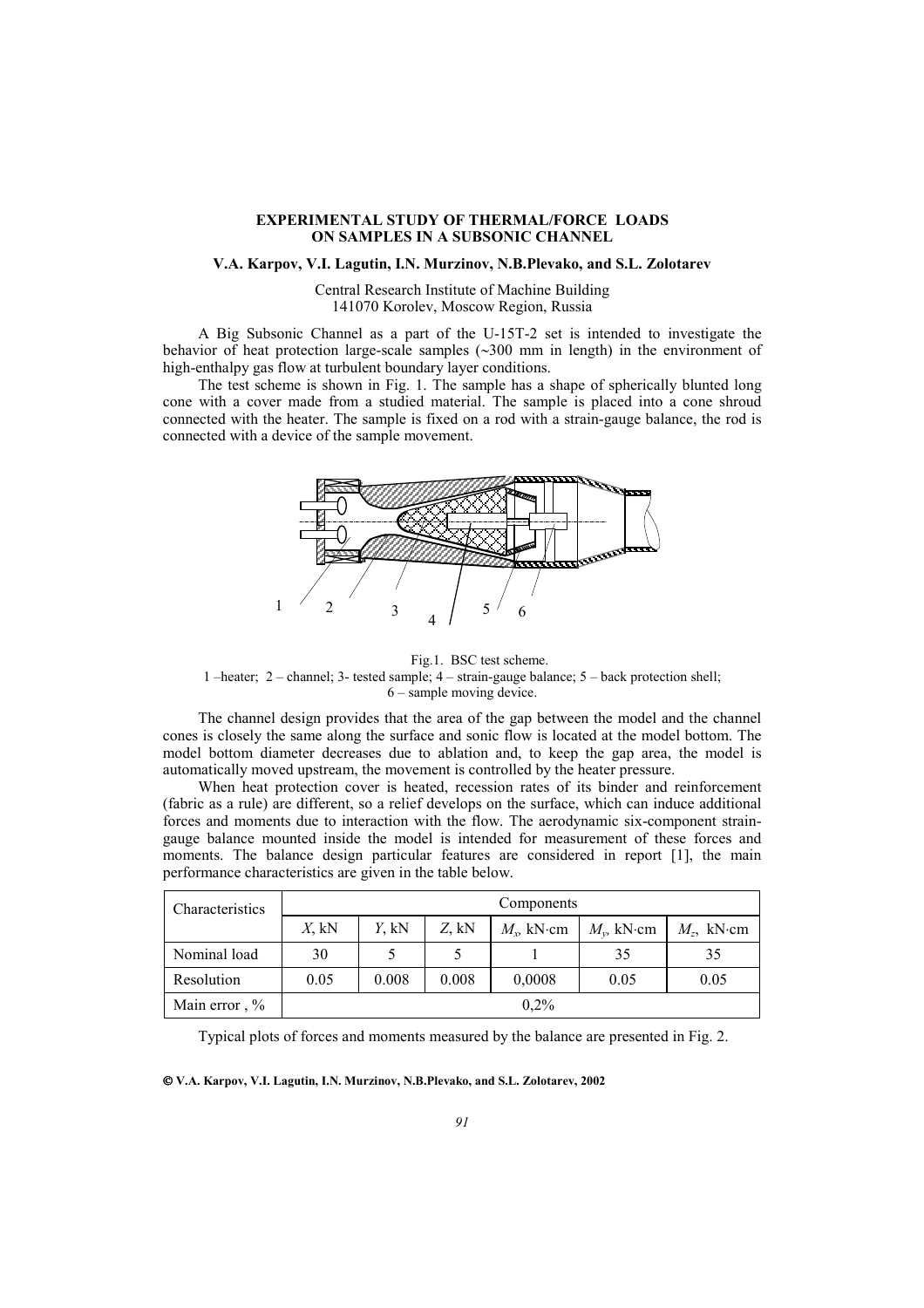| <b>Report Documentation Page</b>                                                                                                                                                     |                                                                  |  |                                                    |  |  |  |
|--------------------------------------------------------------------------------------------------------------------------------------------------------------------------------------|------------------------------------------------------------------|--|----------------------------------------------------|--|--|--|
| <b>Report Date</b><br>23 Aug 2002                                                                                                                                                    | <b>Report Type</b><br>N/A                                        |  | Dates Covered (from to)                            |  |  |  |
| <b>Title and Subtitle</b>                                                                                                                                                            |                                                                  |  | <b>Contract Number</b>                             |  |  |  |
| Experimental Study of Thermal/Force Loads on Samples in a<br>Subsonic Channel                                                                                                        |                                                                  |  | <b>Grant Number</b>                                |  |  |  |
|                                                                                                                                                                                      |                                                                  |  | <b>Program Element Number</b>                      |  |  |  |
| Author(s)                                                                                                                                                                            |                                                                  |  | <b>Project Number</b>                              |  |  |  |
|                                                                                                                                                                                      |                                                                  |  | <b>Task Number</b>                                 |  |  |  |
|                                                                                                                                                                                      |                                                                  |  | <b>Work Unit Number</b>                            |  |  |  |
| Performing Organization Name(s) and Address(es)<br>Novosibirsk 530090 Russia                                                                                                         | Institute of Theoretical and Applied Mechanics Institutskaya 4/1 |  | <b>Performing Organization Report Number</b>       |  |  |  |
| <b>Sponsoring/Monitoring Agency Name(s) and Address(es)</b><br>EOARD PSC 802 Box 14 FPO 09499-0014                                                                                   |                                                                  |  | <b>Sponsor/Monitor's Acronym(s)</b>                |  |  |  |
|                                                                                                                                                                                      |                                                                  |  | <b>Sponsor/Monitor's Report Number(s)</b>          |  |  |  |
| <b>Distribution/Availability Statement</b><br>Approved for public release, distribution unlimited                                                                                    |                                                                  |  |                                                    |  |  |  |
| <b>Supplementary Notes</b><br>See also ADM001433, Conference held International Conference on Methods of Aerophysical Research (11th) Held in<br>Novosibirsk, Russia on 1-7 Jul 2002 |                                                                  |  |                                                    |  |  |  |
| <b>Abstract</b>                                                                                                                                                                      |                                                                  |  |                                                    |  |  |  |
| <b>Subject Terms</b>                                                                                                                                                                 |                                                                  |  |                                                    |  |  |  |
| <b>Report Classification</b><br>unclassified                                                                                                                                         |                                                                  |  | <b>Classification of this page</b><br>unclassified |  |  |  |
| <b>Classification of Abstract</b><br>unclassified                                                                                                                                    |                                                                  |  | <b>Limitation of Abstract</b><br>UU                |  |  |  |
| <b>Number of Pages</b><br>5                                                                                                                                                          |                                                                  |  |                                                    |  |  |  |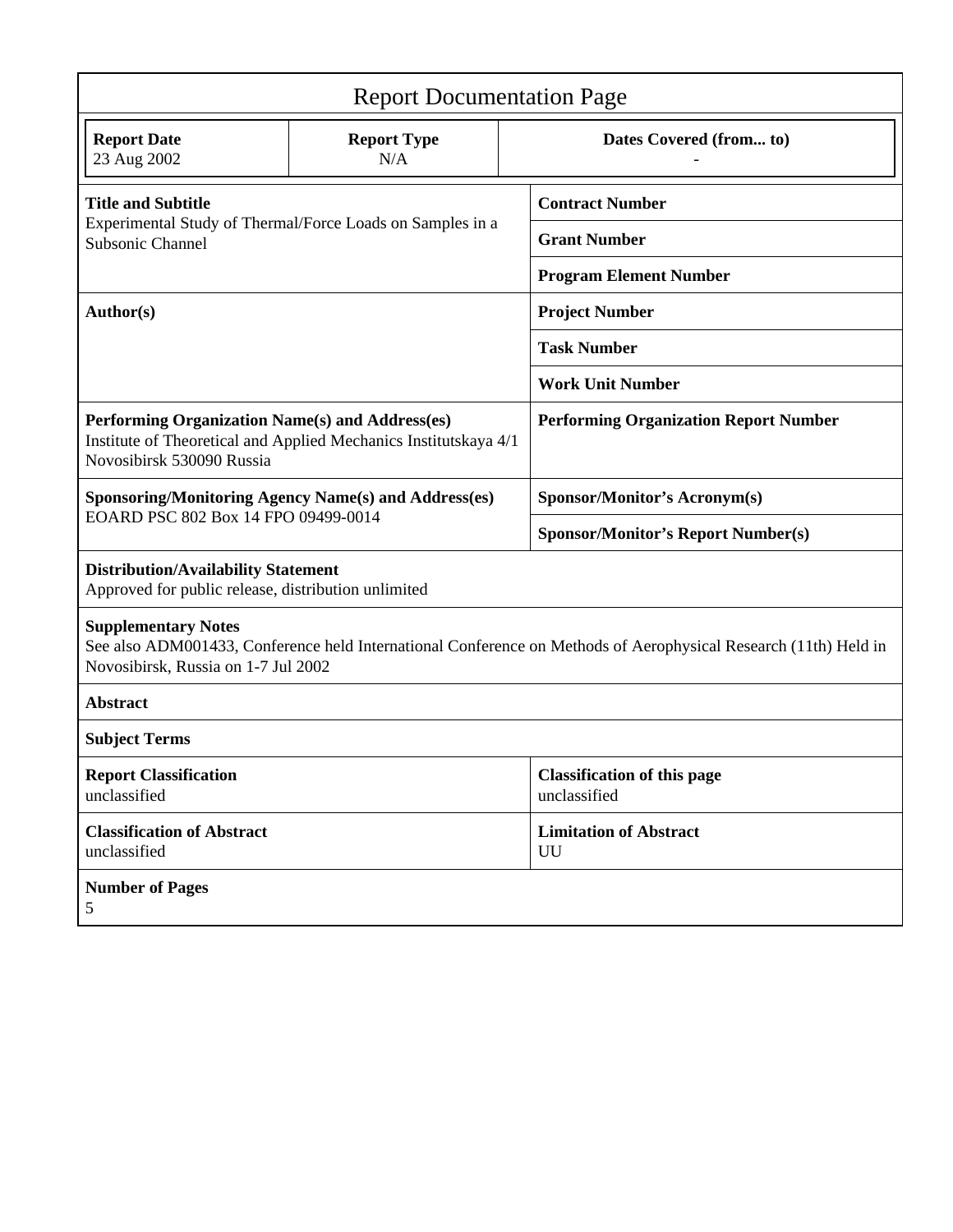

Fig. 2. Variation of forces and moments during a test.

Surface condition of tested sample is studied by means of roughness measurement both in longitudinal and transversal directions, measurement of shape with the use of coordinatemeasuring machine UPCM (Opton Co, Carl Zeiss, Germany) and photo filming of the sample and its fragments.

Influence of surface roughness on, for example, rolling moment factor  $m_x = Mx/SL(\rho V^2/2)$  is shown in Fig. 3. Values  $(\rho V^2/2)$  correspond to the model bottom, S and L are the bottom area and length of the sample; roughness parameter *Ra* (average profile height [2]) is a medial one between that in longitudinal and in transversal directions. Though there is no obvious correlation between factor of moment *mx* and parameter *Ra*, some tendency can be seen. Obviously, it is not roughness elements height itself that defines aerodynamic loads but orientation of the elements coupling with orientation of the model in the channel. If roughness elements orientation is random, it is only an average level of the induced loads that can be assessed.

The model shape measurement gives a possibility to find a variation along the sample generatrix of material loss thickness  $\delta$  calculated as a distance between initial and final shapes. Figure 4 demonstrates a typical curve  $\delta(s)$ , where  $s$  – distance from the stagnation point along the surface. Fig.4 shows that heat flux distribution along the model generatrix is essentially non-uniform. In particular, the sharp increase in δ at *s*∼55÷60 mm indicates boundary layer transition.

Based on the after-test shapes analysis and corresponding transition criteria, algorithm for calculation of heat transfer in the subsonic channel had been developed. It was assumed that boundary layers of the sample and the channel develop independently till the point where the channel boundary layer achieves the sample surface or the sample boundary layer connects with the channel wall. Downstream this point the flow is considered as the gap flow and heat transfer is defined by mass overage parameters. The following correlations using the effective length method [3] were involved for laminar and turbulent heat transfer:

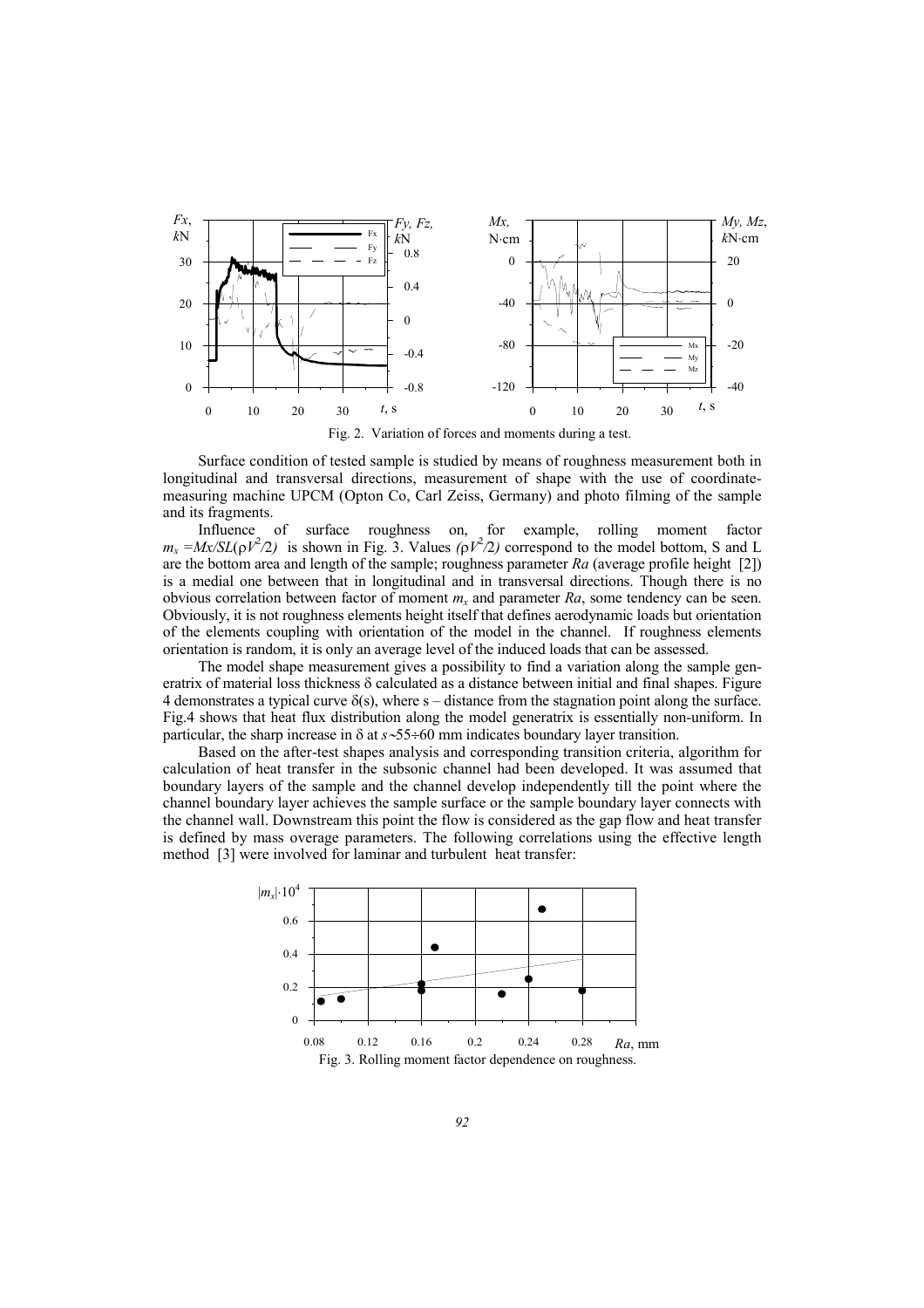

Fig. 4. Variation of material ablation thickness and heat transfer factor along a sample surface

,

$$
q_{w,lam} = 0.332 \text{Pr}^{-2/3} \cdot \rho * U_{\delta} \cdot \text{Re}_{l} * ^{-0.5} (H_{e,lam} - H_{w}) \cdot K_{l}
$$

$$
q_{w, turb} = 0.013 \text{ Pr}^{-3/4} \rho * U_{\delta} \cdot \text{Re} \frac{1}{\Delta}^{1/4} (H_{e, turb} - H_w)
$$

where  $\text{Re} \cdot v_l = \frac{\rho^* U_\delta l}{\mu^*}, \text{Re}_{\Delta} = \frac{\rho_\delta U_\delta l}{\mu_\delta}$  $Re_{\Delta} = \frac{\rho_{\delta} U_{\delta} \Delta}{\mu_{\delta}}$ ,  $l = \frac{\int R^2 \rho^* U_{\delta} \mu^* (H_e - H_w)}{R^2 \rho^* U_{\delta} \mu^* (H_e - H_w)}$  $^{2}\rho *U\mu * (H_{e}-H_{w})^{2}$  $2_{\infty}$   $\left| \begin{matrix} 2 \\ u \end{matrix} \right|$   $\left| \begin{matrix} 2 \\ u \end{matrix} \right|$  $^*U\mu^*$  $^*U_{\delta}\mu^*$  $e^{-H}w$  $e^{-H}w$ *x o*  $R^2 \rho^* U \mu^* (H_e - H)$  $R^2 \rho^* U_{\delta} \mu^* \left| H_e - H_w \right| dx$ *l*  $\rho^*U\mu^* (H_e$ ρ \* $U_8$ μ \* $(H_e -$ = ∫  $R^2$ ρ\* $U_δ$ ,

*Kl* –coefficient accounting for pressure gradient and temperature factor , ∆ -energy loss thickness.

To find pressure distribution along a gap between sample and channel, area of the gap cross-section is calculated as a tore segment and pressure is calculated by iterations to fit a given mass flow rate. Pressure along the sphere bluntness is calculated as  $P(x)=P_{00}(1-ax^2+bx^4)$ , *a* and *b* factors are determined from the term of the function and its gradient continuity.

In response to the U-15T-2 jet non-uniformity, method of mass-average values ([4]) was involved. Enthalpy profile  $H(R)$  is assumed as

$$
\frac{H - H_n}{H_{axis} - H_n} = 1 - \left[ 1 - (1 - R)^{N/2} \right]^2,
$$

where values  $H_n$  and  $N$  are determined from the term of mass and energy conservation lows. In accordance with the mass-average values method, a variable of flow function is introduced as

$$
\Psi = \frac{1}{2\pi} \int_{0}^{R} R \rho \cdot U \cdot dR
$$

and dependence of total enthalpy on flow function is calculated both for the sample and the channel as

$$
H_o = \frac{1}{\Psi} \int_{o}^{\Psi} H(\Psi) d\Psi.
$$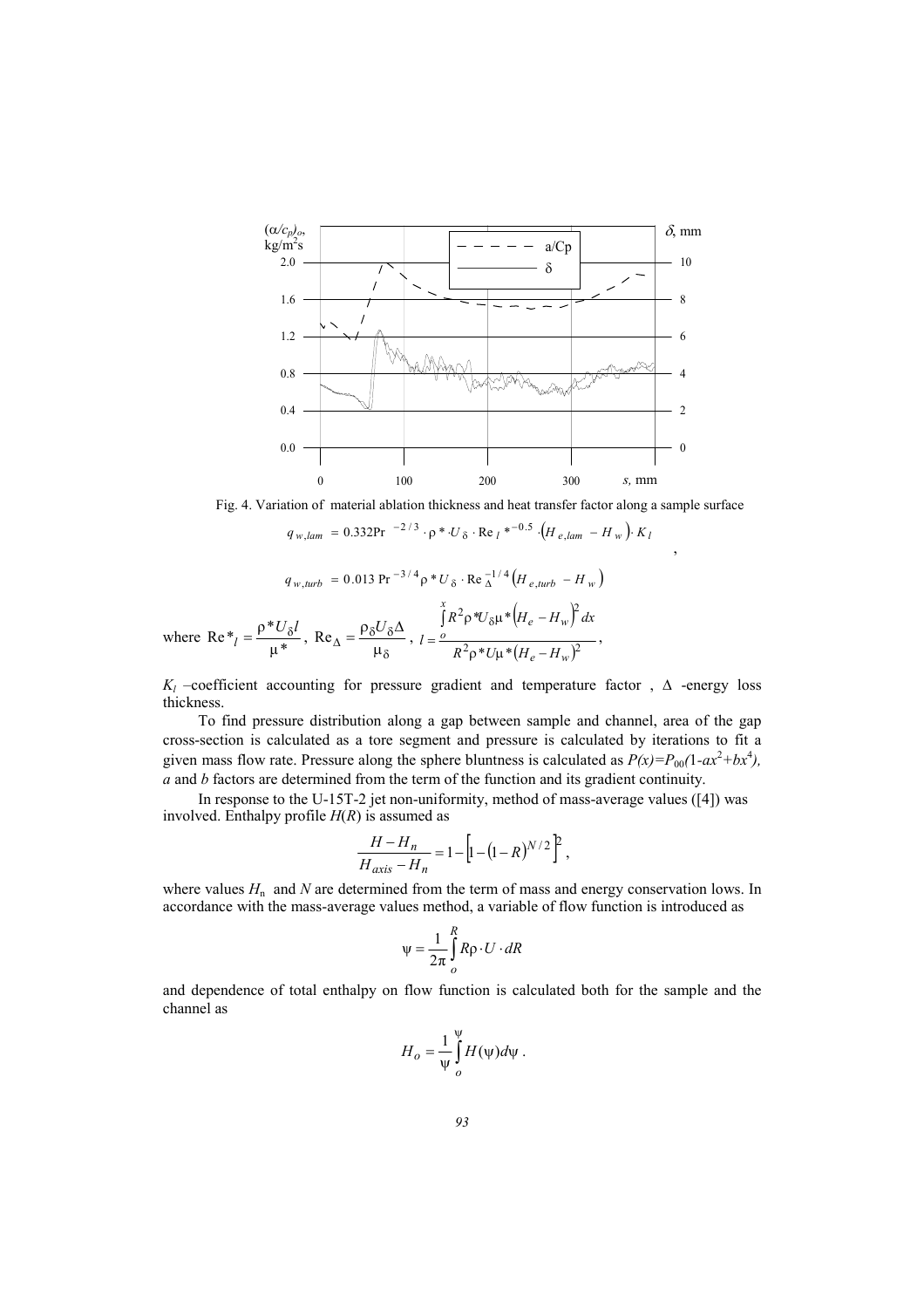

Typical dependence of total enthalpy on flow function for the sample and the channel is shown in Fig. 5. Calculations were conducted for the case of pressure in the heater  $P_{00}=1.25$ MPa, mass-average total enthalpy  $H_{00}=4.6$  MJ/kg, mass flow rate  $G=1.8$  kg/s. As an illustration of the calculation results, Fig. 6 shows variation of pressure *P*, flow velocity *V* and density ρ along the sample generatrix.

The calculated curve of heat transfer factor  $(\alpha/c_p)_0$  for smooth impenetrable surface is shown at the plot Fig.4. Length of laminar zone is defined by a well-known correlation  $\overline{Re}$  9 =  $A \cdot e^{0.2M}$ , where factor *A* is chosen equal to 165 to fit after-test shape. Extension of

transition zone follows from correlation  $Re_{\theta, end} = 1.5Re_{\theta, begin}$  [5]. It can be seen that the assumed mathematical model reflects in general the real heat transfer variation along the model generatrix.

Experimental data on measurement of heat flux and pressure variations along the sample cone surface are given in Figs. 7 and 8. Figure 7 shows variation with time of heat flux



Fig. 7. Heat flux hystory measured and calculated in 4 points on cone surface



 Fig. 8. Pressure variation along the cone surface, calculatted and measured